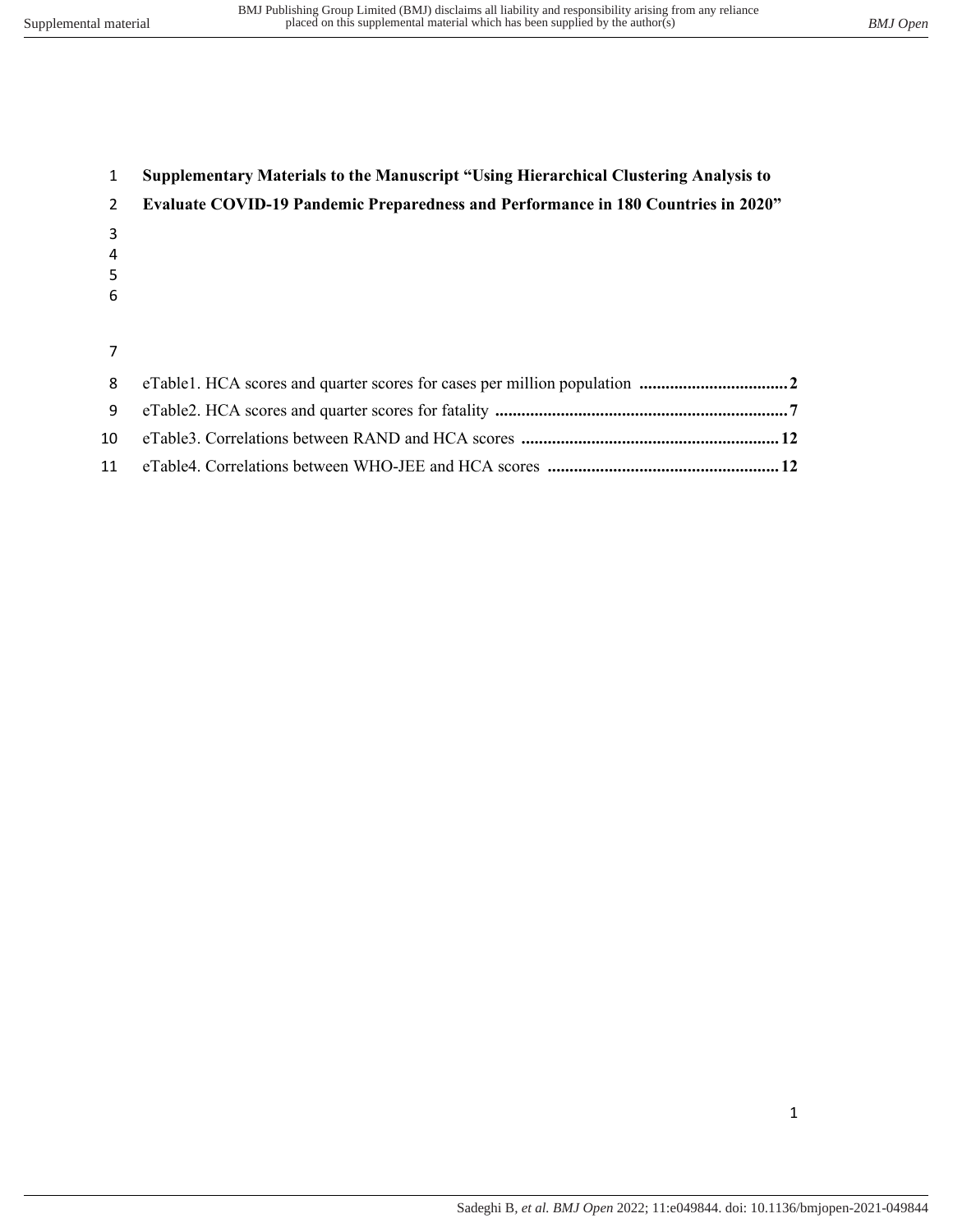| eTable1. HCA scores and quarter scores for cases per million population. |  |  |
|--------------------------------------------------------------------------|--|--|
|--------------------------------------------------------------------------|--|--|

| <b>Countries</b>       | <b>Country Size</b>         | <b>H.C.A.</b> | <b>Quarter 1</b> | <b>Quarter 2</b> | <b>Quarter 3</b> | <b>Quarter 4</b> |
|------------------------|-----------------------------|---------------|------------------|------------------|------------------|------------------|
| Aruba                  | Small                       | 0.429         | 0.75             | 1                | $\Omega$         | 0.75             |
| Albania                | Small                       | 0.633         | 1                | 1                | 1                | 0.75             |
| Andorra                | Small                       | 0.082         | 0.25             | 0.5              | 0.75             | 0                |
| Bahrain                | Small                       | 0.000         | 0.75             | 0.5              | 0.25             | 0.75             |
| <b>Bahamas</b>         | Small                       | 0.612         | 1                | 1                | 0.75             | 0.75             |
| Bosnia and Herzegovina | Small                       | 0.469         | 1                | $\overline{1}$   | 0.75             | 0.5              |
| <b>Belize</b>          | $\overline{\text{Small}}$   | 0.653         | 1                | 1                | 1                | 0.75             |
| Bermuda                | $\overline{\mathsf{Small}}$ | 0.776         | 0.75             | 0.75             | 1                | 1                |
| <b>Barbados</b>        | Small                       | 0.918         | 1                | 1                | 1                | 1                |
| <b>Brunei</b>          | Small                       | 0.878         | 0.75             | 1                | $\mathbf{1}$     | 1                |
| <b>Bhutan</b>          | Small                       | 0.918         | 1                | $\mathbf{1}$     | $\mathbf{1}$     | 1                |
| Comoros                | Small                       | 0.918         | 1                | 1                | 1                | 1                |
| Cape Verde             | Small                       | 0.531         | 1                | 1                | 0.75             | 0.75             |
| Costa Rica             | Small                       | 0.469         | 1                | 1                | 0.5              | 0.75             |
| Cyprus                 | Small                       | 0.714         | 1                | 1                | 1                | 0.75             |
| Djibouti               | Small                       | 0.755         | 1                | 0.75             | 1                |                  |
| Dominica               | Small                       | 0.898         | 1                | 1                | 1                | 1                |
| <b>Denmark</b>         | Small                       | 0.592         | 0.75             | 0.75             | 1                | 0.75             |
| Eritrea                | Small                       | 0.918         | 1                | 1                | 1                |                  |
| Estonia                | Small                       | 0.694         | 0.75             | 1                | $\mathbf{1}$     | 0.75             |
| Fiji                   | Small                       | 0.918         | 1                | 1                | 1                | 1.               |
| Faeroe Islands         | Small                       | 0.653         | $\overline{0.5}$ | 1                | 0.75             | 1                |
| Georgia                | Small                       | 0.551         | 1                | 1                | 1                | 0.25             |
| Gambia                 | Small                       | 0.898         | 1                | 1                | 1                | 1                |
| Greenland              | Small                       | 0.898         | 1                | 1                | 1                |                  |
| Guam                   | Small                       | 0.469         | 0.75             | 1                | 0.75             | 0.5              |
| Guyana                 | Small                       | 0.796         | 1                | 1                | 1                | 1                |
| Hong Kong              | Small                       | 0.837         | 1                | 1                | 1                | 1                |
| Croatia                | Small                       | 0.510         | 1                | 1                | $\mathbf{1}$     | 0.5              |
| Ireland                | Small                       | 0.653         | 0.75             | 0.5              | $\mathbf{1}$     | 0.75             |
| Iceland                | Small                       | 0.633         | 0.5              | 0.75             | 1                | 0.75             |
| Jamaica                | Small                       | 0.898         | 1                | 1                | 1                |                  |
| Kuwait                 | Small                       | 0.265         | 1                | 0.5              | 0.5              | 0.75             |
| Lebanon                | Small                       | 0.653         | 1                | 1                | 1                | 0.75             |
| Lesotho                | Small                       | 0.918         | 1                | 1                | 1                | 1                |
| Lithuania              | Small                       | 0.571         | 1                | $\mathbf{1}$     | $\mathbf{1}$     | 0.5              |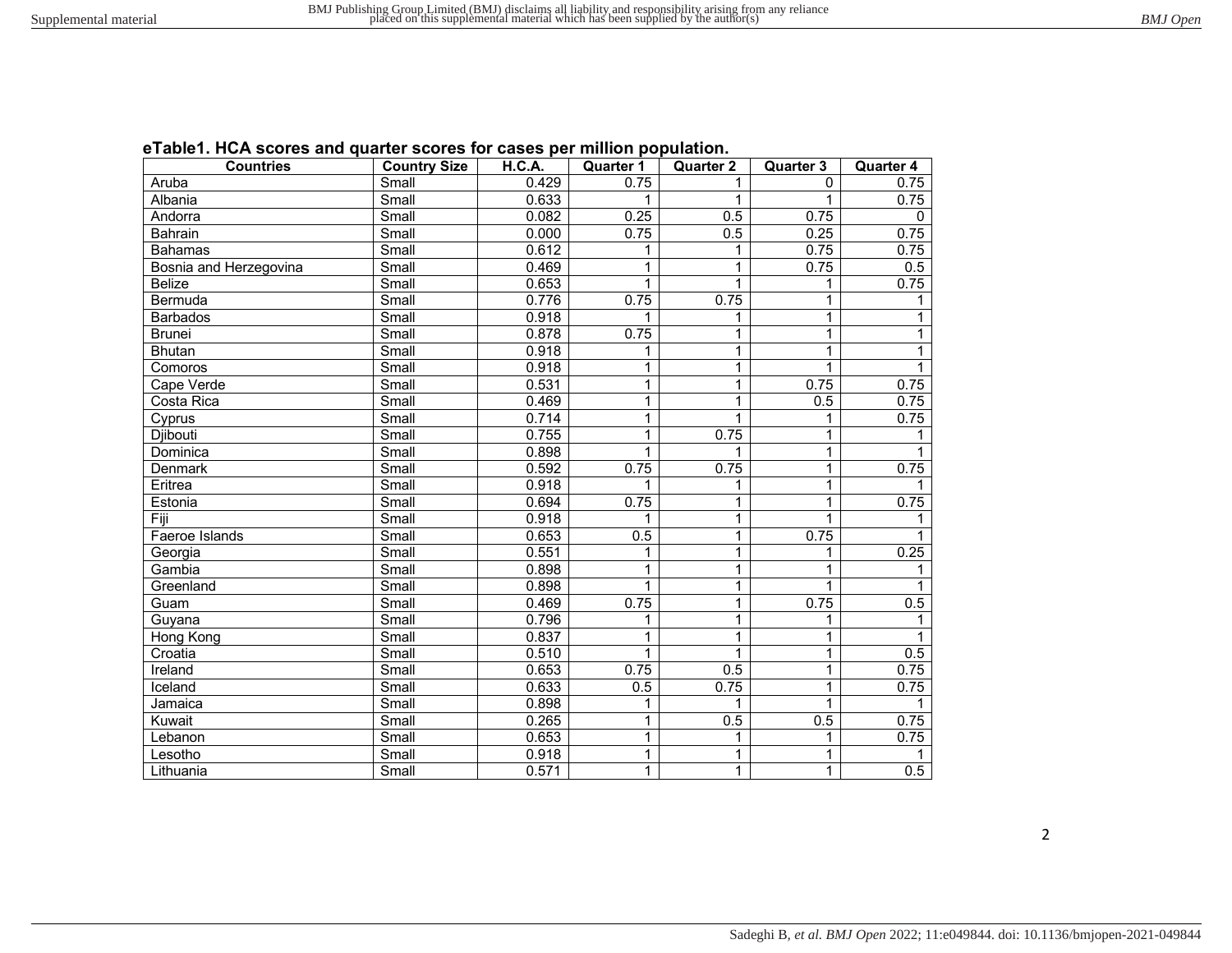| BMJ Open |
|----------|
|          |

| Luxembourg                   | Small                       | 0.143 | 0.5          | 0.75           | 0.75 | 0.25           |
|------------------------------|-----------------------------|-------|--------------|----------------|------|----------------|
| Latvia                       | Small                       | 0.735 |              | 1              |      | 0.75           |
| Monaco                       | Small                       | 0.673 | 0.75         | 0.75           | 1    | 0.75           |
| Moldova                      | Small                       | 0.347 |              | 0.75           | 0.75 | 0.75           |
| Malta                        | Small                       | 0.571 | 0.75         | 1              |      | 0.75           |
| <b>Mauritius</b>             | Small                       | 0.918 | 1            | $\mathbf{1}$   |      |                |
| Panama                       | $\overline{\mathsf{Small}}$ | 0.163 | 1            | 0.75           | 0.25 | 0.75           |
| Puerto Rico                  | Small                       | 0.592 | 1            | 1              | 0.75 | 0.75           |
| Palestine                    | Small                       | 0.551 | 1            | $\mathbf{1}$   | 0.75 | 0.75           |
| Qatar                        | Small                       | 0.163 | 0.75         | $\mathbf 0$    | 0.5  |                |
| Singapore                    | Small                       | 0.551 | 1            | 0.5            |      |                |
| Solomon Islands              | Small                       | 0.918 | 1            | 1              | 1    | 1              |
| San Marino                   | Small                       | 0.143 | 0            | 0.25           | 1    | 0.5            |
| Suriname                     | Small                       | 0.673 | 1            | 1              | 0.75 | 1              |
| Slovak Republic              | Small                       | 0.653 | $\mathbf{1}$ | 1              | 1    | 0.5            |
| Slovenia                     | Small                       | 0.490 | 0.75         | 1              | 1    | 0.25           |
| Eswatini                     | Small                       | 0.776 | 1            | $\mathbf{1}$   | 1    |                |
| Seychelles                   | Small                       | 0.898 | 1            | 1              | 1    | 1              |
| Timor-Leste                  | Small                       | 0.918 | 1            | 1              | 1    | 1              |
| Trinidad and Tobago          | Small                       | 0.837 | 1            | 1              | 1    | $\mathbf{1}$   |
| United States Virgin Islands | Small                       | 0.612 | 1            | 1              | 0.5  | 1              |
| Vanuatu                      | Small                       | 1.000 | 1            | $\mathbf{1}$   | 1    | 1              |
| <b>United Arab Emirates</b>  | Medium                      | 0.089 | 1            | $\Omega$       | 0.75 | 0.75           |
| Austria                      | Medium                      | 0.378 | 0.25         | 0.75           | 0.75 | 0.25           |
| Azerbaijan                   | Medium                      | 0.622 | 1            | 0.75           | 0.75 | 0.75           |
| <b>Burundi</b>               | Medium                      | 1.000 | 1            | 1              | 1    | 1              |
| Belgium                      | Medium                      | 0.044 | 0.25         | $\overline{0}$ | 0.75 | 0              |
| <b>Benin</b>                 | Medium                      | 1.000 | 1            | 1              | 1    | 1              |
| <b>Burkina Faso</b>          | Medium                      | 1.000 | 1            | $\overline{1}$ |      | 1              |
| <b>Bulgaria</b>              | Medium                      | 0.600 | 1            | 1              | 0.75 | 0.5            |
| <b>Belarus</b>               | Medium                      | 0.378 | 1            | $\overline{0}$ | 0.75 | 0.75           |
| Botswana                     | Medium                      | 0.911 | 1            | $\overline{1}$ | 1    | 1              |
| Central African Republic     | Medium                      | 0.933 | 1            | 1              | 1    |                |
| Switzerland                  | Medium                      | 0.156 | $\mathbf 0$  | 0.5            | 0.75 | 0.25           |
| Congo                        | Medium                      | 0.956 | 1            | 1              | 1    | 1              |
| Cuba                         | Medium                      | 1.000 | $\mathbf{1}$ | $\mathbf{1}$   | 1    | 1              |
| <b>Czech Republic</b>        | Medium                      | 0.311 | 0.75         | 0.75           | 0.75 | $\overline{0}$ |
| Dominican Republic           | Medium                      | 0.422 | 1            | 0.75           | 0.5  | $\mathbf{1}$   |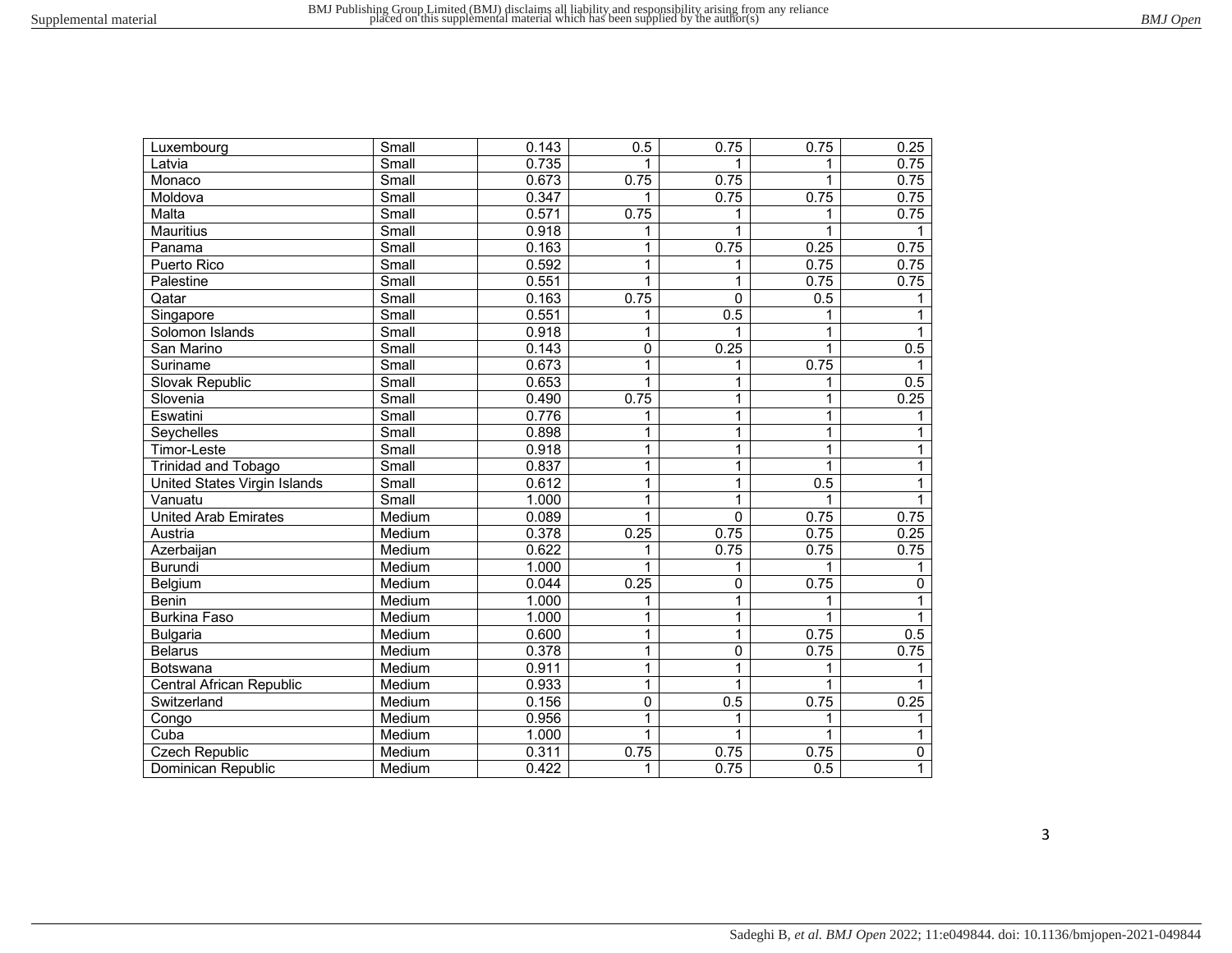| Ecuador          | Medium | 0.467 | 0.75 | 0.5            | 0.75        | 1            |
|------------------|--------|-------|------|----------------|-------------|--------------|
| Finland          | Medium | 0.756 | 0.75 | 0.75           | 1           | $\mathbf{1}$ |
| Gabon            | Medium | 0.756 | 1    | 0.75           | 0.75        | 1            |
| Guinea           | Medium | 0.978 | 1    | 1              | 1           | $\mathbf{1}$ |
| Greece           | Medium | 0.733 | 0.75 | 1              | 1           | 0.75         |
| Guatemala        | Medium | 0.689 | 1    | $\mathbf{1}$   | 0.75        |              |
| Honduras         | Medium | 0.533 | 1    | 0.75           | 0.75        | 1            |
| Haiti            | Medium | 0.956 | 1    | 1              | 1           |              |
| Hungary          | Medium | 0.600 | 1    | 1              | 1           | 0.5          |
| Israel           | Medium | 0.022 | 0.5  | 0.5            | $\mathbf 0$ | 0.75         |
| Jordan           | Medium | 0.689 | 1    | 1              |             | 0.5          |
| Kyrgyz Republic  | Medium | 0.622 | 1    | $\mathbf{1}$   | 0.5         | 1            |
| Cambodia         | Medium | 0.978 | 1    | $\mathbf{1}$   | 1           |              |
| Laos             | Medium | 1.000 | 1    | $\mathbf{1}$   |             |              |
| Liberia          | Medium | 1.000 | 1    | $\mathbf{1}$   |             |              |
| Libya            | Medium | 0.644 | 1    | $\overline{1}$ | 0.75        | 0.75         |
| Sri Lanka        | Medium | 0.956 | 1    | $\mathbf{1}$   | 1           | 1            |
| Mongolia         | Medium | 1.000 | 1    | $\mathbf{1}$   | 1           | 1            |
| Mauritania       | Medium | 0.889 | 1    | $\mathbf{1}$   | 1           | 1            |
| Malawi           | Medium | 1.000 | 1    | $\mathbf{1}$   | 1           | 1            |
| Namibia          | Medium | 0.756 | 1    | $\mathbf{1}$   | 0.75        | 1            |
| Nicaragua        | Medium | 0.956 | 1    | 1              |             |              |
| Netherlands      | Medium | 0.222 | 0.5  | 0.5            | 0.75        | 0.25         |
| Norway           | Medium | 0.667 | 0.25 | 0.75           |             | 1            |
| New Zealand      | Medium | 0.956 | 0.75 | 1              |             | 1            |
| Oman             | Medium | 0.178 | 1    | 0.25           | 0.25        | 1            |
| Papua New Guinea | Medium | 1.000 | 1    | 1              | 1           | 1            |
| Portugal         | Medium | 0.200 | 0.5  | 0.5            | 0.75        | 0.5          |
| Paraguay         | Medium | 0.600 |      | 1              | 0.75        | 0.75         |
| Romania          | Medium | 0.311 | 0.75 | 0.75           | 0.75        | 0.5          |
| Rwanda           | Medium | 1.000 | 1    | 1              |             |              |
| Senegal          | Medium | 0.978 | 1    | 1              |             |              |
| Sierra Leone     | Medium | 1.000 | 1    | 1              |             |              |
| El Salvador      | Medium | 0.733 | 1    | $\overline{1}$ | 0.75        |              |
| Serbia           | Medium | 0.356 | 0.75 | 0.5            | 0.75        | 0.25         |
| South Sudan      | Medium | 0.978 | 1    | 1              | 1           |              |
| Sweden           | Medium | 0.000 | 0.5  | $\pmb{0}$      | 0.75        | 0.5          |
| Syria            | Medium | 1.000 | 1    | 1              | 1           | 1.           |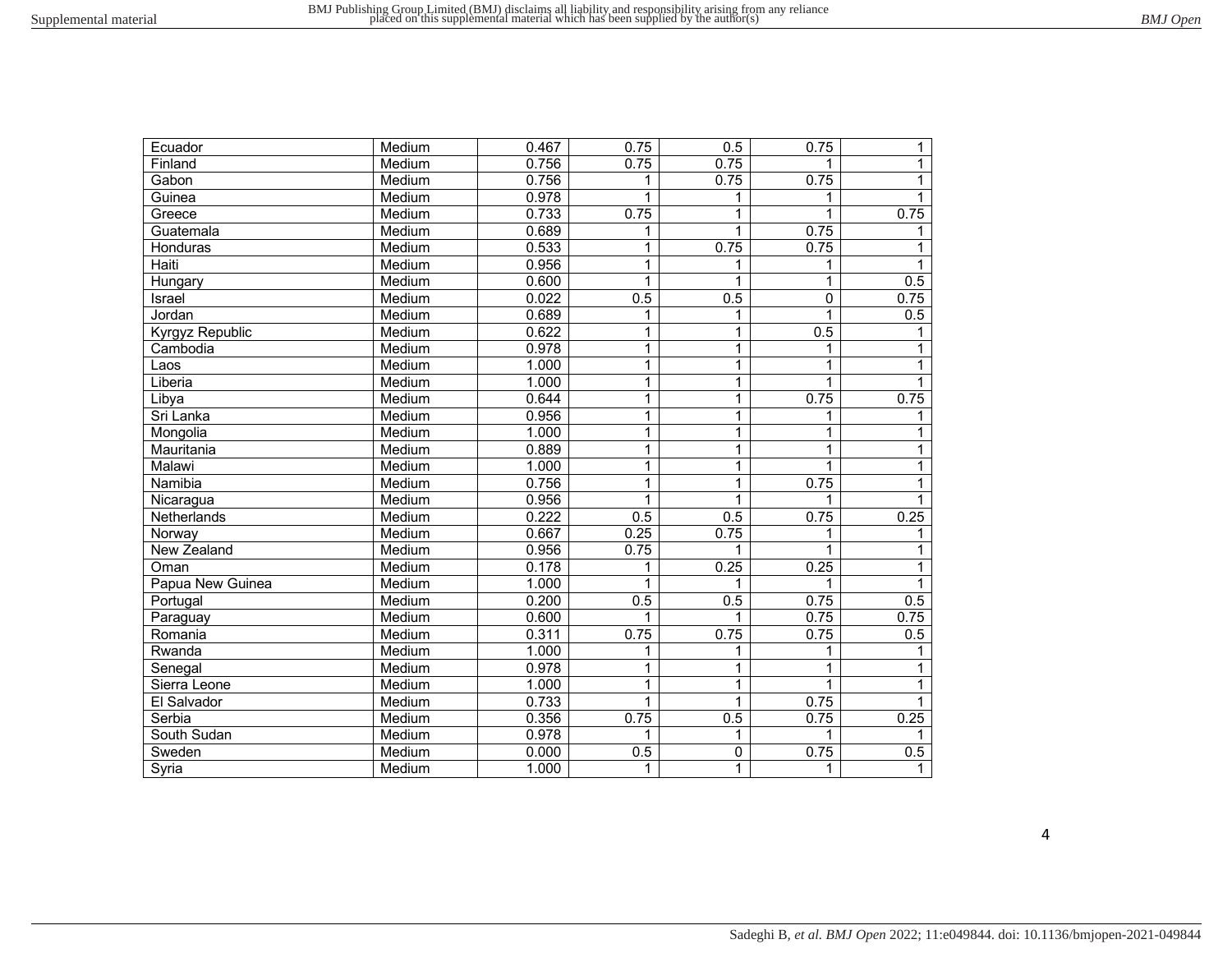| Togo                         | Medium | 1.000 | 1           | $\mathbf{1}$ | 1        | 1            |
|------------------------------|--------|-------|-------------|--------------|----------|--------------|
| Tajikistan                   | Medium | 0.933 | 1           | 1            | 1        | 1            |
| Tunisia                      | Medium | 0.800 | 1           | 1            | 1        | 0.75         |
| Taiwan                       | Medium | 0.756 | 1           | 1            | 1        | 1.           |
| Uruguay                      | Medium | 0.956 | 0.75        | 1            | 1        | 1            |
| Zimbabwe                     | Medium | 1.000 | 1           | $\mathbf{1}$ | 1        | 1            |
| Afghanistan                  | Large  | 0.962 | 1           | 0.75         | 1        |              |
| Angola                       | Large  | 1.000 | 1           | 1            | 1        |              |
| Argentina                    | Large  | 0.340 | 1           | 0.75         | 0        | 0.25         |
| Australia                    | Large  | 0.849 | 0.75        | 1            | 1        |              |
| Bangladesh                   | Large  | 0.943 | 1           | 0.75         |          |              |
| <b>Bolivia</b>               | Large  | 0.642 | 1           | 0.75         | 0.25     | 1            |
| <b>Brazil</b>                | Large  | 0.245 | 1           | 0.5          | $\Omega$ | 0.5          |
| Canada                       | Large  | 0.623 | 0.75        | 0.5          |          | 0.75         |
| Chile                        | Large  | 0.245 | 0.75        | 0            | 0.25     | 0.75         |
| China                        | Large  | 0.792 | 0.75        | 1            | 1        | 1            |
| Cote d'Ivoire                | Large  | 1.000 | 1           | $\mathbf{1}$ | 1        |              |
| Cameroon                     | Large  | 0.962 | 1           | $\mathbf{1}$ | 1        | 1            |
| Democratic Republic of Congo | Large  | 1.000 | 1           | 1            | 1        | 1            |
| Colombia                     | Large  | 0.377 | 1           | 0.75         | 0        | 0.5          |
| Germany                      | Large  | 0.547 | 0.5         | 0.75         | 1        | 0.5          |
| Algeria                      | Large  | 0.962 | 1           | 1            | 1        |              |
| Egypt                        | Large  | 0.962 | 1           | 1            | 1        |              |
| Spain                        | Large  | 0.170 | 0.25        | 0.5          | 0.5      | 0.25         |
| Ethiopia                     | Large  | 1.000 | 1           | 1            |          |              |
| France                       | Large  | 0.302 | 0.5         | 0.5          | 0.75     | $\mathbf{0}$ |
| United Kingdom               | Large  | 0.302 | 0.5         | 0.5          | 1        | 0.25         |
| Ghana                        | Large  | 0.962 | 1           | 1            | 1        | 1            |
| Indonesia                    | Large  | 0.981 | 1           | 1            | 1        |              |
| India                        | Large  | 0.849 | 1           | 1            | 0.75     |              |
| Iran                         | Large  | 0.604 | 0.5         | 0.75         | 0.75     | 0.75         |
| Iraq                         | Large  | 0.642 | 1           | 0.75         | 0.5      | 0.75         |
| Italy                        | Large  | 0.340 | $\mathbf 0$ | 0.5          |          | 0            |
| Japan                        | Large  | 0.962 | 1           | 1            | 1        |              |
| Kazakhstan                   | Large  | 0.698 | 1           | 0.75         | 0.25     | 1            |
| Kenya                        | Large  | 0.981 | 1           | 1            | 1        | 1            |
| South Korea                  | Large  | 0.792 | 0.75        | 1            |          | 1            |
| Morocco                      | Large  | 0.774 | 1           | 1            | 0.75     | 0.75         |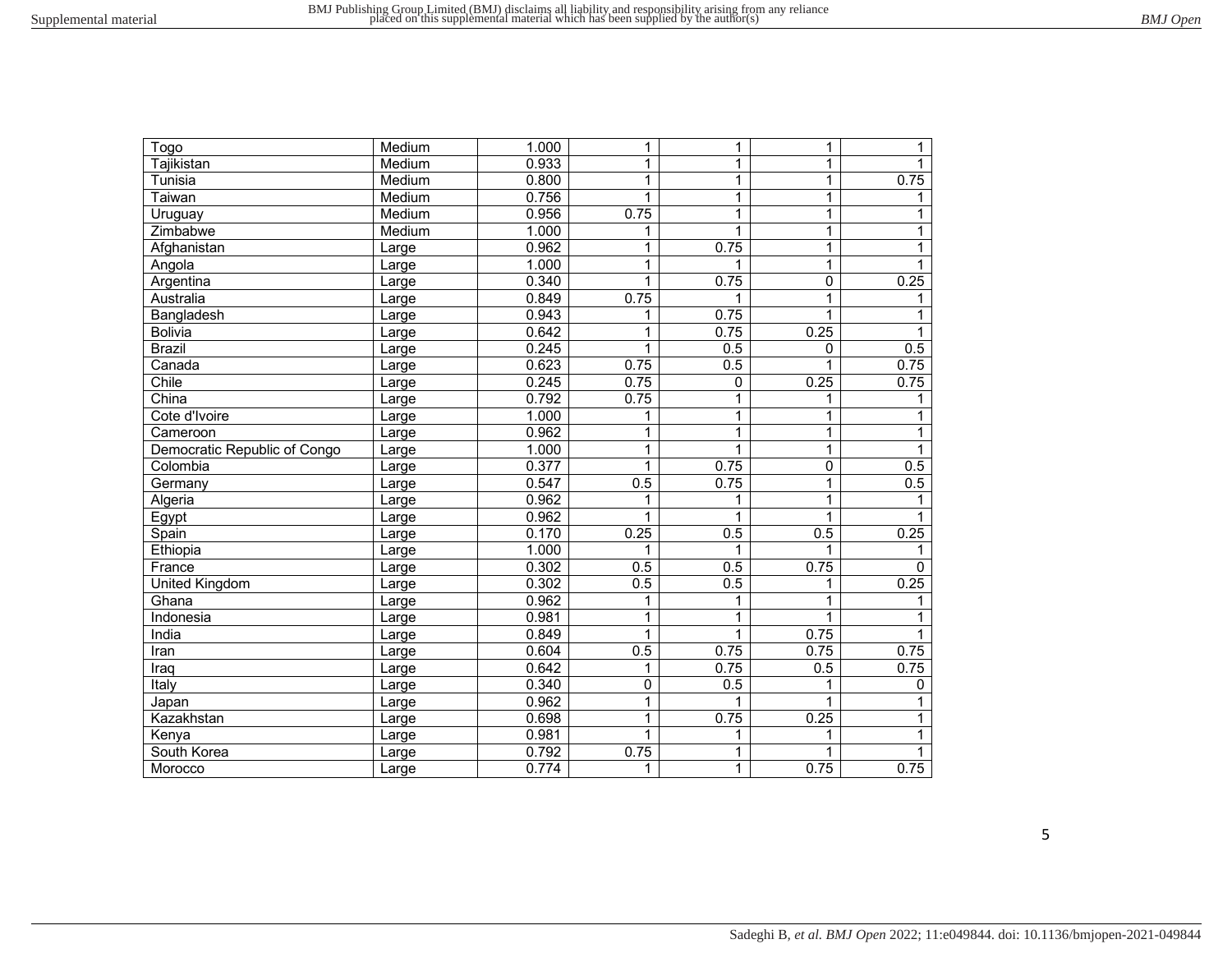| Madagascar           | Large | 0.981 |              | 1    | 1    | 1            |
|----------------------|-------|-------|--------------|------|------|--------------|
| Mexico               | Large | 0.717 |              | 0.75 | 0.75 | 1            |
| Mali                 | Large | 1.000 | 1            | 1    |      | 1            |
| Myanmar              | Large | 0.981 |              | 1    |      | 1            |
| Mozambique           | Large | 1.000 | 1            | 1    | 1    | 1            |
| Malaysia             | Large | 0.868 |              | 1    |      |              |
| Niger                | Large | 1.000 | 1            | 1    | 1    |              |
| Nigeria              | Large | 1.000 |              | 1    |      |              |
| Nepal                | Large | 0.830 | $\mathbf 1$  | 1    | 1    | 0.75         |
| Pakistan             | Large | 0.962 | 1            | 0.75 | 1    |              |
| Peru                 | Large | 0.226 | 1            | 0.25 | 0    | 0.75         |
| Philippines          | Large | 0.925 | 1            |      | 0.75 |              |
| Poland               | Large | 0.528 | $\mathbf{1}$ | 0.75 |      | 0            |
| Russia               | Large | 0.547 | 1            | 0.5  | 0.75 | 0.5          |
| Saudi Arabia         | Large | 0.679 |              | 0.5  | 0.75 |              |
| Sudan                | Large | 1.000 | 1            | 1    |      |              |
| Somalia              | Large | 1.000 |              | 1    |      |              |
| Chad                 | Large | 1.000 |              | 1    | 1    |              |
| Thailand             | Large | 0.925 |              |      |      |              |
| Turkey               | Large | 0.660 | 0.75         | 0.5  | 1    | 0.5          |
| Tanzania             | Large | 1.000 |              |      |      |              |
| Uganda               | Large | 1.000 |              | 1    | 1    |              |
| Ukraine              | Large | 0.547 |              | 0.75 | 0.75 | 0.25         |
| <b>United States</b> | Large | 0.000 | 0.5          | 0.25 | 0    | $\mathbf{0}$ |
| Uzbekistan           | Large | 0.943 |              | 1    |      |              |
| Venezuela            | Large | 0.906 | 1            | 1    | 0.75 | 1            |
| Vietnam              | Large | 0.981 | 1            | 1    |      |              |
| Yemen                | Large | 1.000 | 1            | 1    | 1    | 1            |
| South Africa         | Large | 0.623 | 1            | 0.75 | 0.25 | 1            |
| Zambia               | Large | 0.981 |              | 1    | 1    | 1            |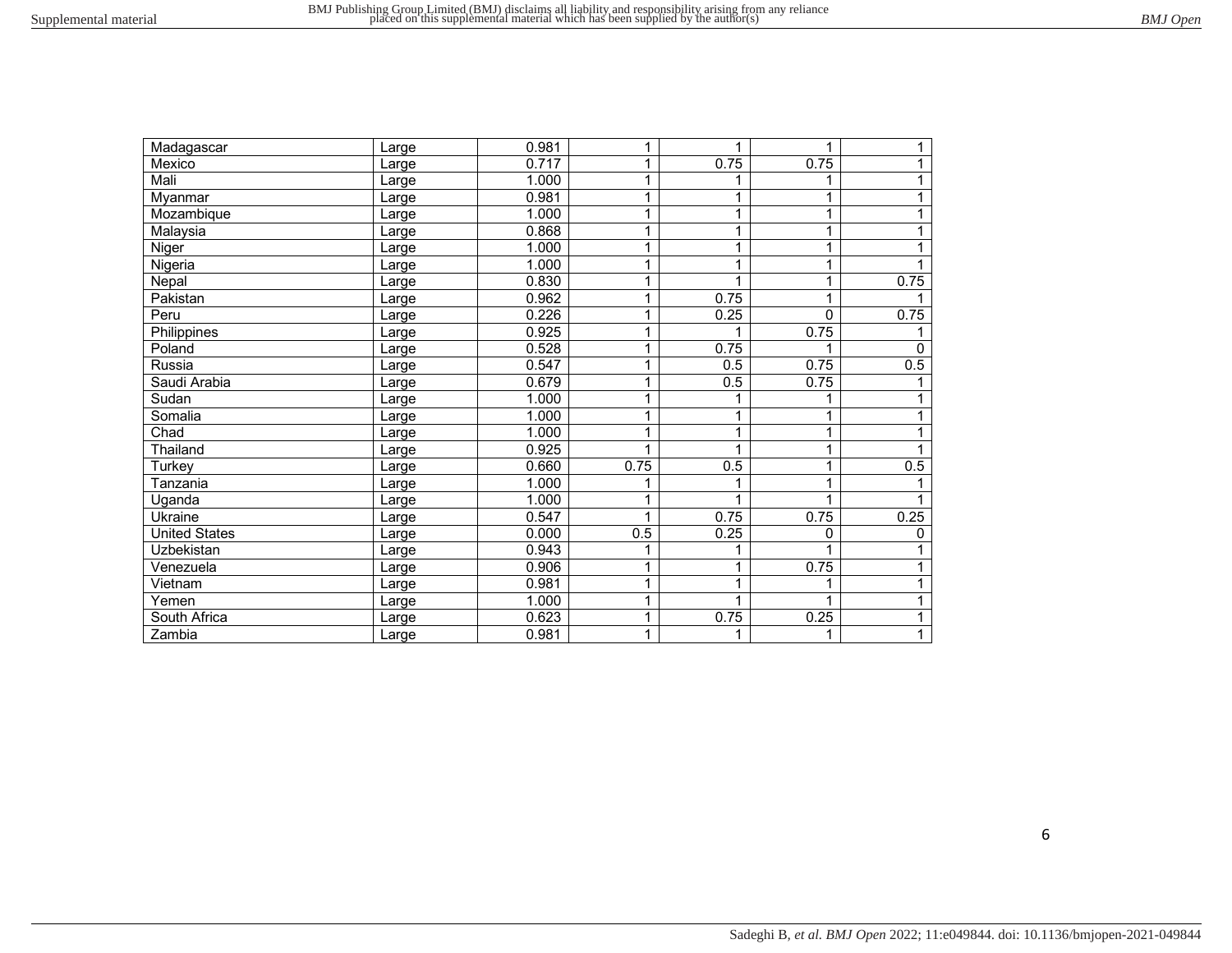|  | eTable2. HCA scores and quarter scores for fatality. |
|--|------------------------------------------------------|
|--|------------------------------------------------------|

| <b>Countries</b>       | <b>Country Size</b>         | H.C.A. | <b>Quarter 1</b> | <b>Quarter 2</b> | <b>Quarter 3</b> | <b>Quarter 4</b> |
|------------------------|-----------------------------|--------|------------------|------------------|------------------|------------------|
| Aruba                  | Small                       | 0.676  | 1                | 0.75             | 0.75             | 0.75             |
| Albania                | Small                       | 0.408  | 1                | 0.75             | 0.75             | 0.5              |
| Andorra                | Small                       | 0.324  | 1                | 0.25             | 0                | 0.75             |
| Bahrain                | $\overline{\text{Small}}$   | 0.859  | 1                | 1                |                  | 0.75             |
| <b>Bahamas</b>         | $\overline{\mathsf{Small}}$ | 0.239  | $\mathbf{1}$     | $\overline{0}$   | 0.25             | 0.5              |
| Bosnia and Herzegovina | Small                       | 0.282  | 1                | 0.25             | 0.75             | 0.25             |
| <b>Belize</b>          | Small                       | 0.310  | 1                | $\Omega$         | 0.25             | 0.5              |
| Bermuda                | Small                       | 0.141  | $\mathbf{1}$     | 0.25             | $\Omega$         | $\mathbf{0}$     |
| <b>Barbados</b>        | Small                       | 0.211  | 1                | 0.25             | $\overline{0}$   | 0.25             |
| <b>Brunei</b>          | Small                       | 0.592  | 1                | 1                | 0.75             | 0.5              |
| <b>Bhutan</b>          | Small                       | 0.915  | 1                | 1                | 1                |                  |
| Comoros                | Small                       | 0.620  | $\mathbf{1}$     | 0.75             | 0.75             | 0.75             |
| Cape Verde             | Small                       | 0.676  | 0.75             | 0.5              | 1                | 0.75             |
| Costa Rica             | Small                       | 0.775  | 1                | 1                | 1                | 0.75             |
| Cyprus                 | Small                       | 0.676  | 1                | $\overline{1}$   | 0.75             | 0.75             |
| <b>Djibouti</b>        | Small                       | 0.746  | 1                | 1                | 1                | 0.75             |
| Dominica               | Small                       | 0.915  | 1                | 1                | $\mathbf{1}$     | 1                |
| Denmark                | Small                       | 0.408  | 1                | 0.25             | 0.25             | 0.75             |
| Eritrea                | Small                       | 0.915  | 1                | 1                | $\mathbf{1}$     |                  |
| Estonia                | Small                       | 0.507  | 1                | 0.75             | 0.75             | 0.75             |
| Fiji                   | Small                       | 0.380  | 1                | 1                | 0.5              | $\Omega$         |
| Faeroe Islands         | Small                       | 0.915  | $\mathbf{1}$     | 1                | 1                |                  |
| Georgia                | Small                       | 0.718  | $\mathbf{1}$     | 1                | 1                | 0.75             |
| Gambia                 | Small                       | 0.183  | 0.25             | 0.5              | 0.75             | 0.25             |
| Greenland              | Small                       | 0.915  | 1                | 1                | 1                |                  |
| Guam                   | Small                       | 0.606  | $\mathbf{1}$     | 0.75             | $\mathbf{1}$     | 0.5              |
| Guyana                 | Small                       | 0.042  | 0                | $\Omega$         | 0.25             | 0.25             |
| Hong Kong              | Small                       | 0.620  | $\mathbf{1}$     | 1                | 0.75             | 0.5              |
| Croatia                | Small                       | 0.521  | 1                | 0.75             | 0.75             | 0.75             |
| Ireland                | Small                       | 0.127  | 1                | 0.25             | 0                | 0.25             |
| <b>I</b> celand        | $\overline{\mathsf{Small}}$ | 0.859  | 1                | 1                | 1                | 0.75             |
| Jamaica                | Small                       | 0.577  | 1                | 0.75             | 1                | $\overline{0.5}$ |
| Kuwait                 | Small                       | 0.831  | 1                | 1                | 1                | 0.75             |
| Lebanon                | Small                       | 0.648  | $\mathbf{1}$     | 0.75             | $\mathbf{1}$     | 0.75             |
| Lesotho                | Small                       | 0.563  | $\overline{1}$   | 1                | 0.75             | $\overline{0.5}$ |
| Lithuania              | Small                       | 0.493  | $\mathbf{1}$     | 0.75             | 0.25             | 0.75             |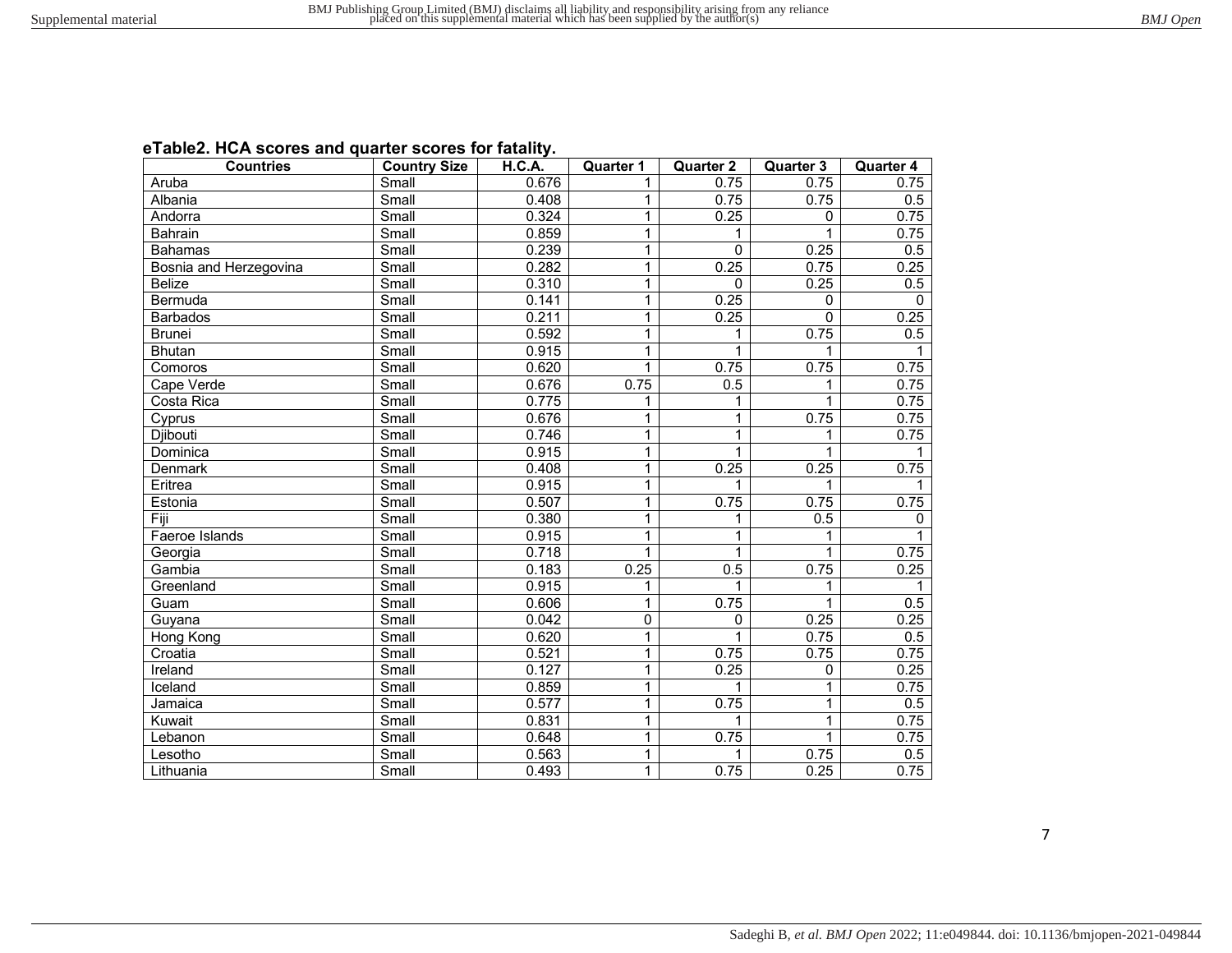| Luxembourg                   | Small                       | 0.648 | 1    | 0.75           | 0.75         | 0.75             |
|------------------------------|-----------------------------|-------|------|----------------|--------------|------------------|
| Latvia                       | Small                       | 0.577 | 1    |                | 0.75         | 0.75             |
| Monaco                       | Small                       | 0.592 | 1    | 0.75           | 0.75         | 0.75             |
| Moldova                      | Small                       | 0.408 | 1    | 0.75           | 0.75         | 0.5              |
| Malta                        | Small                       | 0.746 | 1    | 1              | 1            | 0.75             |
| <b>Mauritius</b>             | Small                       | 0.423 | 1    | 0.75           | 0.75         | 0.5              |
| Panama                       | Small                       | 0.535 | 1    | 0.75           | 0.75         | 0.5              |
| Puerto Rico                  | Small                       | 0.197 | 1    | 0.25           | 0.25         | $\overline{0.5}$ |
| Palestine                    | Small                       | 0.803 | 1    | 1              | 1            | 0.75             |
| Qatar                        | Small                       | 0.915 | 1    | 1              | 1            | $\mathbf{1}$     |
| Singapore                    | Small                       | 0.915 | 1    | $\overline{1}$ | $\mathbf 1$  | $\mathbf{1}$     |
| Solomon Islands              | $\overline{\mathsf{Small}}$ | 0.915 | 1    | $\overline{1}$ | $\mathbf{1}$ | $\overline{1}$   |
| San Marino                   | Small                       | 0.000 | 0.5  | $\overline{0}$ | 0            | $\overline{0}$   |
| Suriname                     | Small                       | 0.437 | 1    | $\overline{0}$ | 0.75         | 0.5              |
| Slovak Republic              | Small                       | 0.746 | 1    | $\overline{1}$ | 1            | 0.75             |
| Slovenia                     | Small                       | 0.296 | 1    | 0.25           | 0            | 0.5              |
| Eswatini                     | Small                       | 0.606 | 1    | 1              | 0.75         | 0.5              |
| Seychelles                   | Small                       | 0.915 | 1    | 1              | 1            | 1                |
| Timor-Leste                  | Small                       | 0.915 | 1    | 1              | 1            | $\mathbf{1}$     |
| Trinidad and Tobago          | Small                       | 0.380 | 1    | 0.25           | 0.25         | 0.5              |
| United States Virgin Islands | Small                       | 0.535 | 1    | 0.25           | 0.75         | 0.75             |
| Vanuatu                      | Small                       | 1.000 | 1    | 1              | 1            | 1                |
| <b>United Arab Emirates</b>  | Medium                      | 1.000 | 1    | 1              | 1            |                  |
| Austria                      | Medium                      | 0.694 | 1    | 0.75           | 0.75         | 0.75             |
| Azerbaijan                   | Medium                      | 0.806 | 0.75 | 1              | 0.75         | 0.75             |
| <b>Burundi</b>               | Medium                      | 0.887 | 1    | 0.75           | 1            |                  |
| Belgium                      | Medium                      | 0.000 | 0.75 | 0.25           | $\mathbf 0$  | 0.25             |
| Benin                        | Medium                      | 0.790 | 1    | 1              | 0.75         | 0.75             |
| <b>Burkina Faso</b>          | Medium                      | 0.387 | 0.75 | 0.75           | 0.5          | $\overline{0.5}$ |
| <b>Bulgaria</b>              | Medium                      | 0.339 | 0.75 | 0.75           | 0.5          | $\overline{0.5}$ |
| <b>Belarus</b>               | Medium                      | 0.952 | 1    | 1              | 1            | 0.75             |
| Botswana                     | Medium                      | 0.887 | 0.75 | 0.75           | $\mathbf 1$  |                  |
| Central African Republic     | Medium                      | 0.839 | 1    | 1              | 0.75         | 0.75             |
| Switzerland                  | Medium                      | 0.452 | 1    | 0.75           | 0.5          | 0.75             |
| Congo                        | Medium                      | 0.629 | 1    | 0.75           | 0.75         | 0.75             |
| Cuba                         | Medium                      | 0.613 | 0.75 | 0.75           | 0.75         | 0.75             |
| <b>Czech Republic</b>        | Medium                      | 0.726 | 1    | 0.75           | 0.75         | 0.75             |
| Dominican Republic           | Medium                      | 0.661 | 0.75 | 0.75           | 0.75         | 0.75             |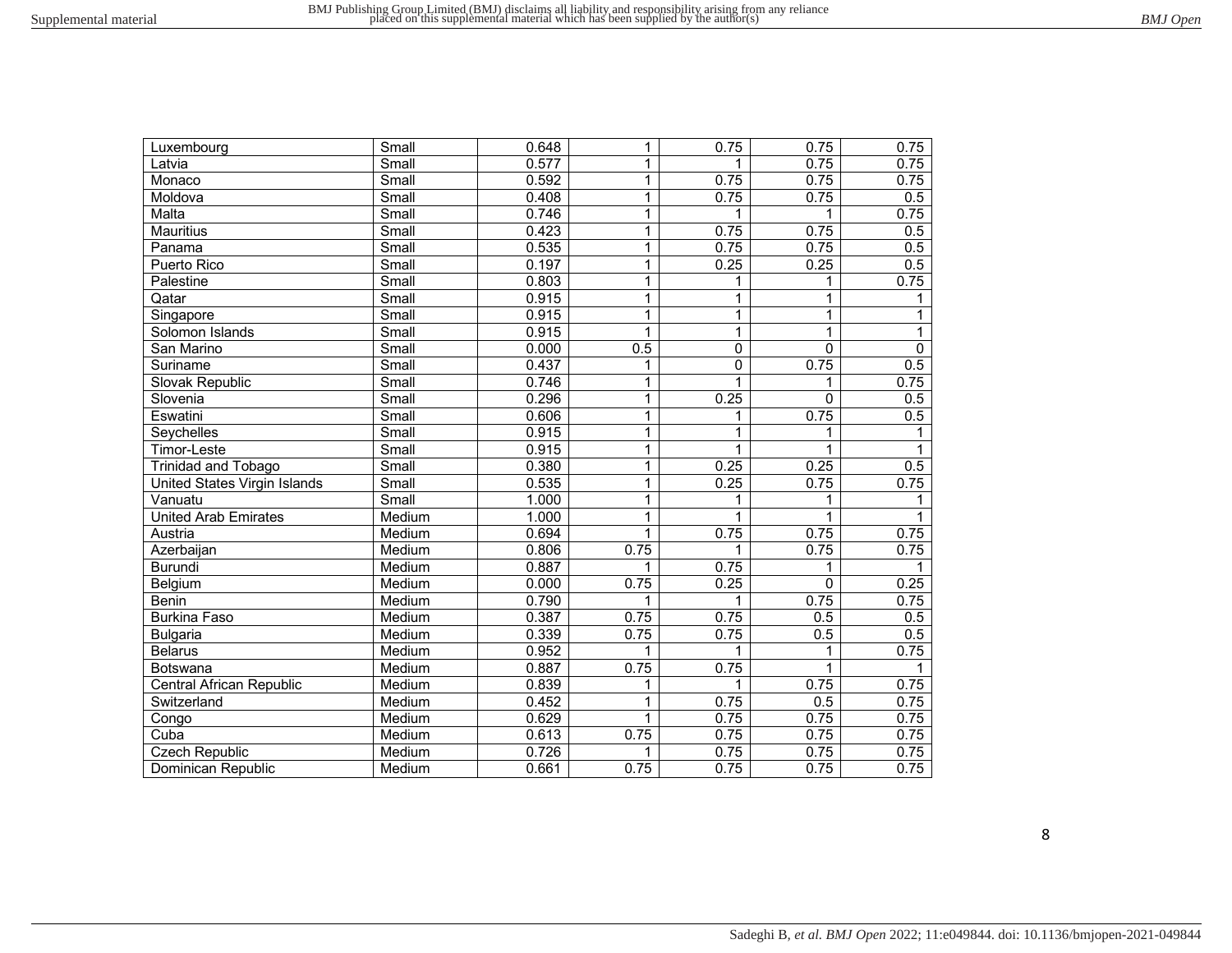| Ecuador          | Medium | 0.097 | 0.75         | 0.75           | 0.25              | 0              |
|------------------|--------|-------|--------------|----------------|-------------------|----------------|
| Finland          | Medium | 0.532 | 1            | 0.75           | 0.5               | 0.75           |
| Gabon            | Medium | 0.919 | 0            | 1              | 1                 | 1              |
| Guinea           | Medium | 0.984 | 1            | 1              | 1                 | 1              |
| Greece           | Medium | 0.468 | 0.75         | 0.75           | 0.75              | 0.5            |
| Guatemala        | Medium | 0.403 | 0.25         | 0.75           | 0.5               | 0.5            |
| Honduras         | Medium | 0.452 | 1            | 0.75           | 0.75              | 0.5            |
| Haiti            | Medium | 0.565 | 1            | 0.75           | 0.75              | 0.5            |
| Hungary          | Medium | 0.161 | 0.75         | 0.25           | 0                 | 0.5            |
| Israel           | Medium | 0.935 | 1            | 1              | 1                 | 1              |
| Jordan           | Medium | 0.935 | 1            | $\overline{1}$ | 1                 | 0.75           |
| Kyrgyz Republic  | Medium | 0.726 | $\mathbf{1}$ | $\overline{1}$ | 0.75              | 0.75           |
| Cambodia         | Medium | 1.000 | 1            | $\overline{1}$ | 1                 | 1              |
| Laos             | Medium | 1.000 | 1            | 1              | 1                 | 1              |
| Liberia          | Medium | 0.161 | 1            | 0.5            | 0.25              | 0              |
| Libya            | Medium | 0.710 | 1            | 0.75           | 0.75              | 0.75           |
| Sri Lanka        | Medium | 1.000 | 1            | 1              | 1                 | 1              |
| Mongolia         | Medium | 1.000 | 1            | 1              | 1                 |                |
| Mauritania       | Medium | 0.500 | 0.75         | 0.5            | 0.75              | 0.5            |
| Malawi           | Medium | 0.500 | 1            | 0.75           | 0.75              | 0.5            |
| Namibia          | Medium | 0.952 | 1            | 1              | 1                 | 0.75           |
| Nicaragua        | Medium | 0.306 | 0.5          | 0              | 0.75              | 0.5            |
| Netherlands      | Medium | 0.129 | 0.75         | 0.25           | $\Omega$          | 0.75           |
| Norway           | Medium | 0.710 | 1            | 0.75           | 0.75              | 0.75           |
| New Zealand      | Medium | 0.839 | 1            | 1              | 0.75              | 0.75           |
| Oman             | Medium | 0.935 | 1            | 1              | 1                 | 0.75           |
| Papua New Guinea | Medium | 0.887 | 1            | 1              | 1                 | 0.75           |
| Portugal         | Medium | 0.613 | 1            | 0.75           | $\overline{0.75}$ | 0.75           |
| Paraguay         | Medium | 0.758 | 0.75         | 1              | 0.75              | 0.5            |
| Romania          | Medium | 0.339 | 1            | 0.75           | 0.5               | 0.5            |
| Rwanda           | Medium | 0.952 | 1            | 1              | 1                 | 1              |
| Senegal          | Medium | 0.758 | 1            | 1              | 0.75              | 0.5            |
| Sierra Leone     | Medium | 0.468 | 1            | 0.75           | 0.5               | 0.5            |
| El Salvador      | Medium | 0.565 | 1            | 1              | 0.75              | 0.5            |
| Serbia           | Medium | 0.823 | 1            | 1              | 0.75              | 0.75           |
| South Sudan      | Medium | 0.758 | 1            | $\mathbf{1}$   | 0.75              | 0.5            |
| Sweden           | Medium | 0.113 | 0.75         | 0.25           | 0.25              | 0.25           |
| Syria            | Medium | 0.290 | 0.75         | 0.75           | 0.5               | $\overline{0}$ |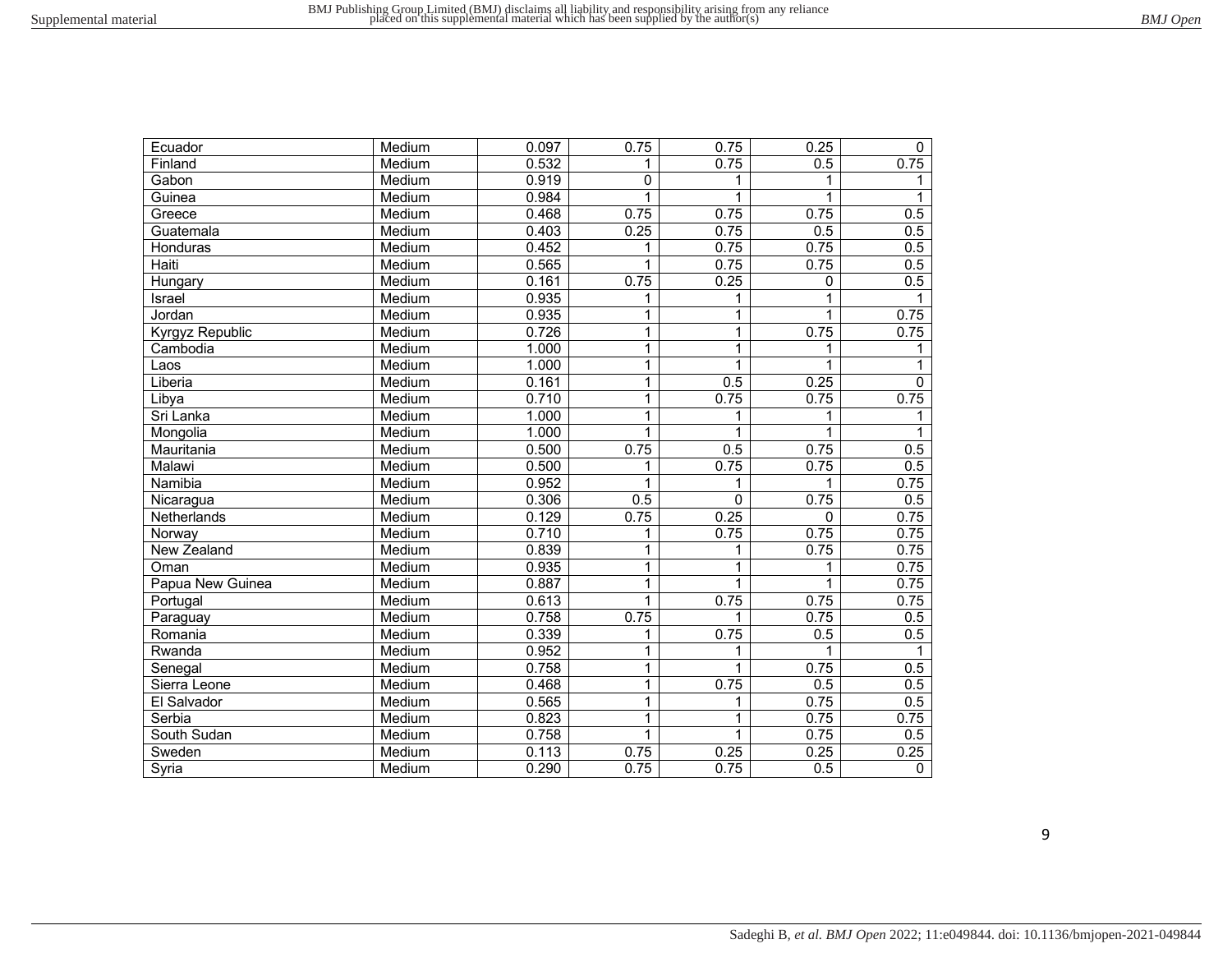| Togo                         | Medium | 0.613 | 1            | 0.75 | 0.75         | 0.5          |
|------------------------------|--------|-------|--------------|------|--------------|--------------|
| Tajikistan                   | Medium | 0.984 | $\mathbf{1}$ | 1    | 1            | 1            |
| Tunisia                      | Medium | 0.565 | 0.75         | 0.75 | 0.75         | 0.5          |
| Taiwan                       | Medium | 0.839 | 0.75         | 1    | 0.75         | 0.75         |
| Uruguay                      | Medium | 0.790 | 1            | 0.75 | 0.75         | 0.75         |
| Zimbabwe                     | Medium | 0.516 | 0            | 0.5  | 0.75         | 0.5          |
| Afghanistan                  | Large  | 0.754 | $\mathbf{1}$ | 0.75 | 0.75         | 0.75         |
| Angola                       | Large  | 0.585 | 0.75         | 0.5  | 0.75         | 0.75         |
| Argentina                    | Large  | 0.785 | 0.75         | 0.75 | 1            | 0.75         |
| Australia                    | Large  | 0.862 |              | 1    | $\mathbf 1$  | 0.75         |
| Bangladesh                   | Large  | 0.877 | 0.75         | 0.75 | $\mathbf{1}$ | 1            |
| <b>Bolivia</b>               | Large  | 0.569 | 1            | 0.75 | 0.75         | 0.5          |
| <b>Brazil</b>                | Large  | 0.646 | 1            | 0.5  | 0.75         | 0.75         |
| Canada                       | Large  | 0.538 | 1            | 0.5  | 0.5          | 0.75         |
| Chile                        | Large  | 0.846 | $\mathbf{1}$ | 1    | 1            | 0.75         |
| China                        | Large  | 0.431 | 0.75         | 0.5  | 0.5          | 0.5          |
| Cote d'Ivoire                | Large  | 1.000 | 1            | 1    | 1            | 1            |
| Cameroon                     | Large  | 0.892 | 1            | 0.75 | $\mathbf 1$  |              |
| Democratic Republic of Congo | Large  | 0.723 | 0.75         | 0.75 | $\mathbf 1$  | 0.75         |
| Colombia                     | Large  | 0.708 | 1            | 0.75 | 0.75         | 0.75         |
| Germany                      | Large  | 0.738 | 1            | 0.75 | 0.75         |              |
| Algeria                      | Large  | 0.523 | 0.75         | 0.25 | 0.75         | 0.75         |
| Egypt                        | Large  | 0.508 | 0.75         | 0.75 | 0.5          | 0.5          |
| Spain                        | Large  | 0.400 | 0.75         | 0.25 | 0.5          | 0.75         |
| Ethiopia                     | Large  | 0.969 | 1            | 0.75 | 1            |              |
| France                       | Large  | 0.277 | 0.75         | 0.25 | 0.25         | 0.75         |
| <b>United Kingdom</b>        | Large  | 0.292 | 0.75         | 0.25 | 0.25         | 0.75         |
| Ghana                        | Large  | 0.985 | 0.75         | 1    | 1            | 1            |
| Indonesia                    | Large  | 0.554 | 0.75         | 0.5  | 0.75         | 0.75         |
| India                        | Large  | 0.908 | 1            | 0.75 | 1            | 1            |
| Iran                         | Large  | 0.400 | 0.5          | 0.5  | 0.5          | 0.5          |
| Iraq                         | Large  | 0.646 | 0.75         | 0.75 | 0.75         | 1            |
| Italy                        | Large  | 0.215 | 0.75         | 0.25 | 0.25         | 0.5          |
| Japan                        | Large  | 0.785 | 0.75         | 0.75 | 0.75         | 1            |
| Kazakhstan                   | Large  | 1.000 | 1            | 1    | $\mathbf{1}$ | $\mathbf{1}$ |
| Kenya                        | Large  | 0.892 | 1            | 0.75 | $\mathbf{1}$ | $\mathbf{1}$ |
| South Korea                  | Large  | 0.954 | $\mathbf{1}$ | 0.75 | $\mathbf{1}$ | $\mathbf{1}$ |
| Morocco                      | Large  | 0.862 | 0.75         | 0.75 | $\mathbf{1}$ | $\mathbf{1}$ |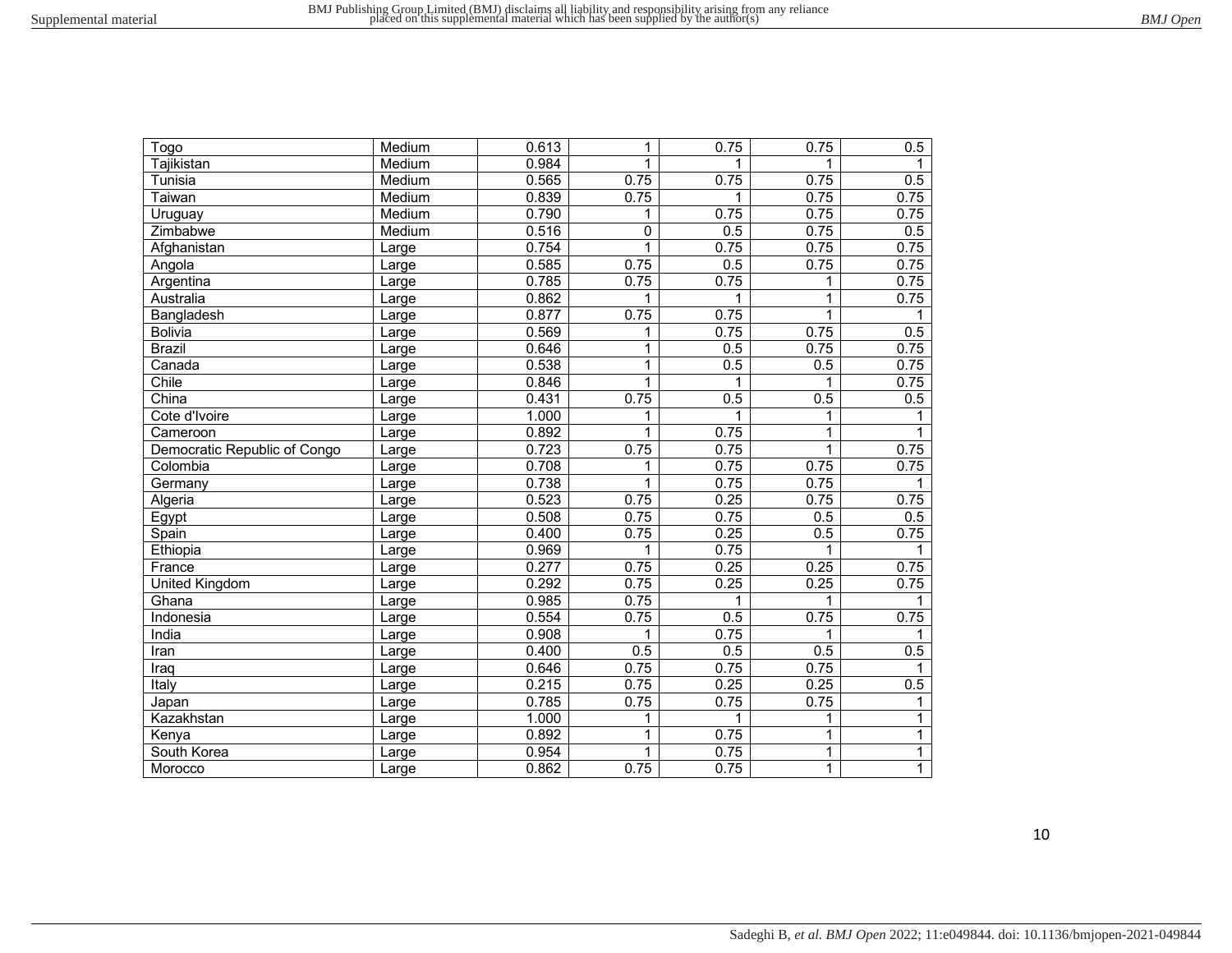| Madagascar           | Large | 1.000 | 1            | 1                | 1            | 1        |
|----------------------|-------|-------|--------------|------------------|--------------|----------|
| Mexico               | Large | 0.215 | 1            | 0.25             | 0.25         | 0.25     |
| Mali                 | Large | 0.631 | 1            | 0.5              | 0.75         | 0.75     |
| Myanmar              | Large | 0.846 | 1            | 0.75             |              |          |
| Mozambique           | Large | 1.000 | 1            | 1                | 1            | 1        |
| Malaysia             | Large | 0.985 | 1            | 0.75             |              |          |
| Niger                | Large | 0.523 | 0.75         | 0.5              | 0.5          | 0.5      |
| Nigeria              | Large | 0.908 | 1            | 0.75             |              |          |
| Nepal                | Large | 1.000 | 1            | 1                | $\mathbf{1}$ | 1        |
| Pakistan             | Large | 0.938 | 1            | 0.75             | 1            |          |
| Peru                 | Large | 0.754 | 1            | 0.75             | 0.75         | 0.75     |
| Philippines          | Large | 0.631 | 0            | $\overline{0.5}$ |              |          |
| Poland               | Large | 0.754 | 1            | 0.75             | 0.75         |          |
| Russia               | Large | 1.000 | $\mathbf{1}$ | 1                |              | 1        |
| Saudi Arabia         | Large | 1.000 | 1            | 1                |              |          |
| Sudan                | Large | 0.323 | 0.25         | $\overline{0.5}$ | 0.5          | 0.5      |
| Somalia              | Large | 0.754 |              | 0.75             | 0.75         | 0.75     |
| Chad                 | Large | 0.492 | 1            | 0.5              | 0.5          | 0.5      |
| Thailand             | Large | 0.938 | 1            | 0.75             |              |          |
| Turkey               | Large | 0.846 | 1            | 0.75             | 1            |          |
| <b>Tanzania</b>      | Large | 0.662 | 1            | 0.75             | 0.75         | 0.75     |
| Uganda               | Large | 1.000 |              |                  |              |          |
| Ukraine              | Large | 0.862 | 0.75         | 0.75             | 1            | 1        |
| <b>United States</b> | Large | 0.677 | 0.75         | 0.5              | 0.75         |          |
| Uzbekistan           | Large | 1.000 | 1            | 1                | 1            | 1        |
| Venezuela            | Large | 0.954 | 1            | 0.75             | 1            |          |
| Vietnam              | Large | 0.862 | $\mathbf 1$  | 1                | 1            | 0.75     |
| Yemen                | Large | 0.000 | 1            | $\mathbf{0}$     | $\mathbf 0$  | $\Omega$ |
| South Africa         | Large | 0.846 | 1            | 0.75             | 1            | 0.75     |
| Zambia               | Large | 0.908 | 1            | 0.75             | 1            | 1        |